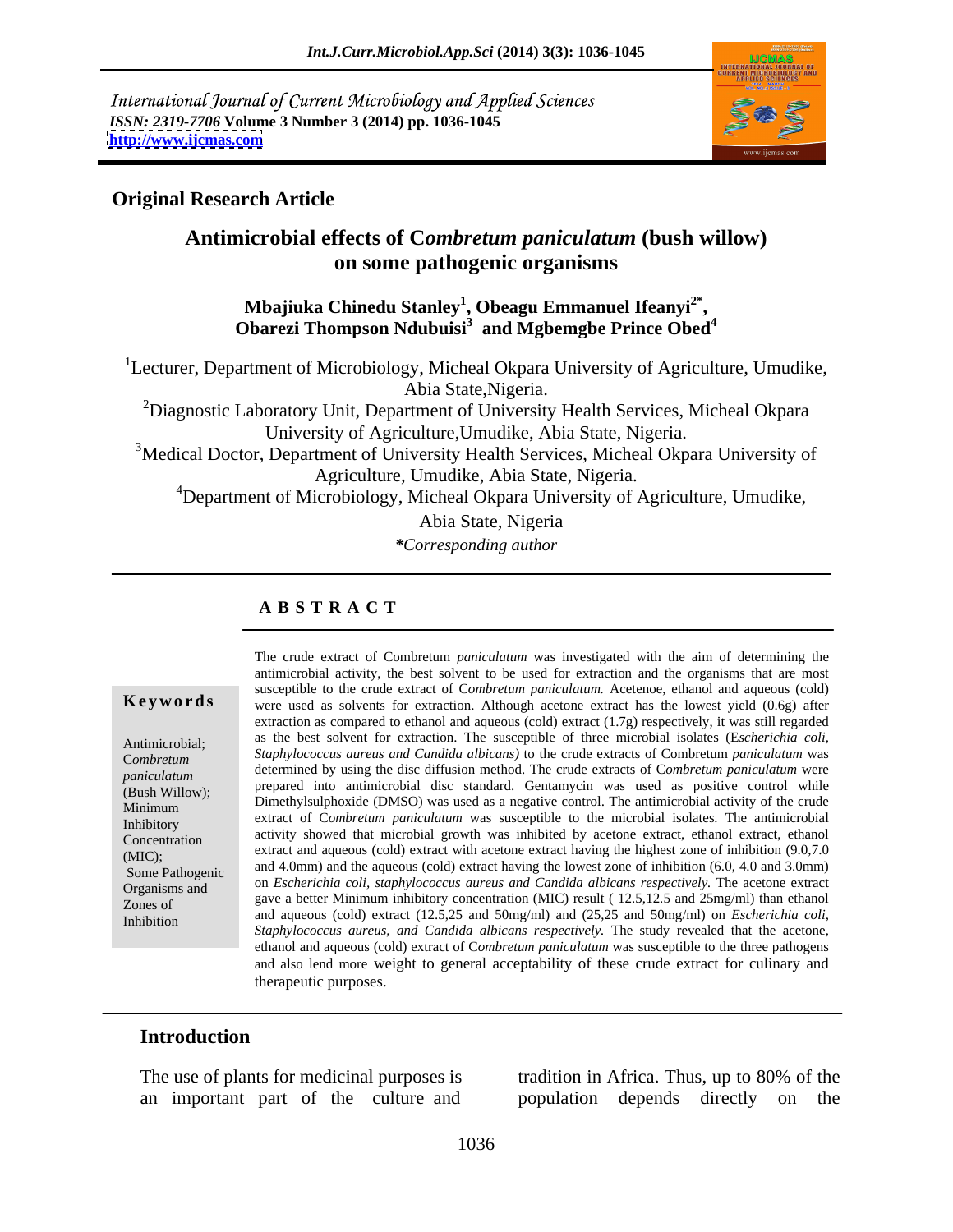With the increasing incidence of diseases 1995). *Xytopia aethiopica* has an attractive caused by bacterial and other pathogens as aroma and has been applied in well as the development of drug ethnomedicine in the treatment of cough, resistance, there is an urgent need to bronchitis, dysentery and female search for alternatives from plants and other sources to combat these pathogens. aid uterine ecotraction and applied as and The ease of national and international travels means that resistant organisms can be transported easily making it a global Many plants extracts have shown to problem. Despite all efforts by health acquire antibacterial properties active bodies the treath of bacterial and other against many micro-organisms inside the infectious diseases persists, making the body (in vivo) or outside the body (in search for more effective and efficient vitro). For example, *Combretum* drugs ever more pressing (Morman, 1996). Considerable attention has been given to screening of plant extracts for possible of microorganisms such as *Staphylooccus* antimicrobial activity. Such endeavors *aureus, Enterococcus fascalis, Escherichia*  have been undertaken with the aim of coli, and Pseudomonas aeruginosa isolating bioactive compounds as an *(*Martini *et al;* 2004). The root of *Nauclea*  alternative source to chemical synthesis *latifolia smith* Rubiacea) has antimicrobial (Robbers *et al;* 1996). In Brazil, around 80,000 species of higher plants were described which offer enormous prospects (Iwu, 1993). It is most effective against for discovery of new compounds with Corynebacterium diphtheria, therapeutic properties (Lewis, 2001). *streptobacillus spp, streptococcus spp.* Though most of the clinically used antibiotics are produced by soil micro organisms or fungi, higher plants have also An avenue for research was suggested and

Plants based antimicrobials have the form in which they exhibit certain enormous therapeutic potentials. They are effective in the treatment of infectious found in the form in which they exhibit diseases. C*ombretum paniculatum* certain antimicrobial activities. Many (combretaceae), has been used widely in plants were found to contain substances ethnomedicine in the treatment of chronic such as alkaloid, glycosides, tannins, diarrhea and dysentery, flatulence, steroids, phenol and hosts of other that are vomiting, colic, and enlarge spleen and liver (Cheng *et al;* 2003). C*ombretum paniculatum* has been noticed to inhibits the growth of enteric bacteria other good In 1997, it was reported that out of the example are *Hydratics Canadensis,* not three hundred thousand (300,000) different only does it has antimicrobial activity but plant species identified to be medicinal,

traditional medicine for the primary health also increases blood supply to the spleen care (Anita, 2001). promoting optimal activity of the spleen to mediating compounds (Murray *et al;* aroma and has been applied in bronchitis, dysentery and female sterilization (Iwu, 1986). It is believed to abortificient (Smith et al; 1996).

> vitro). For example*, Combretum erythrophyllum* (combretaccae) have been found to be active against a wide variety *coli,* and *Pseudomonas aeruginosa* activities against gram 0positive and gram negative bacterial and antifungal activity *Corynebacterium diphtheria,* (Deeni and Hussan 1991).

been a source of antibiotics. carried out to screen medicinal plants for side effects, toxicity and most especially in antimicrobial activities. Many plants were responsible for the medicinal value (Baker and Breach, 1980).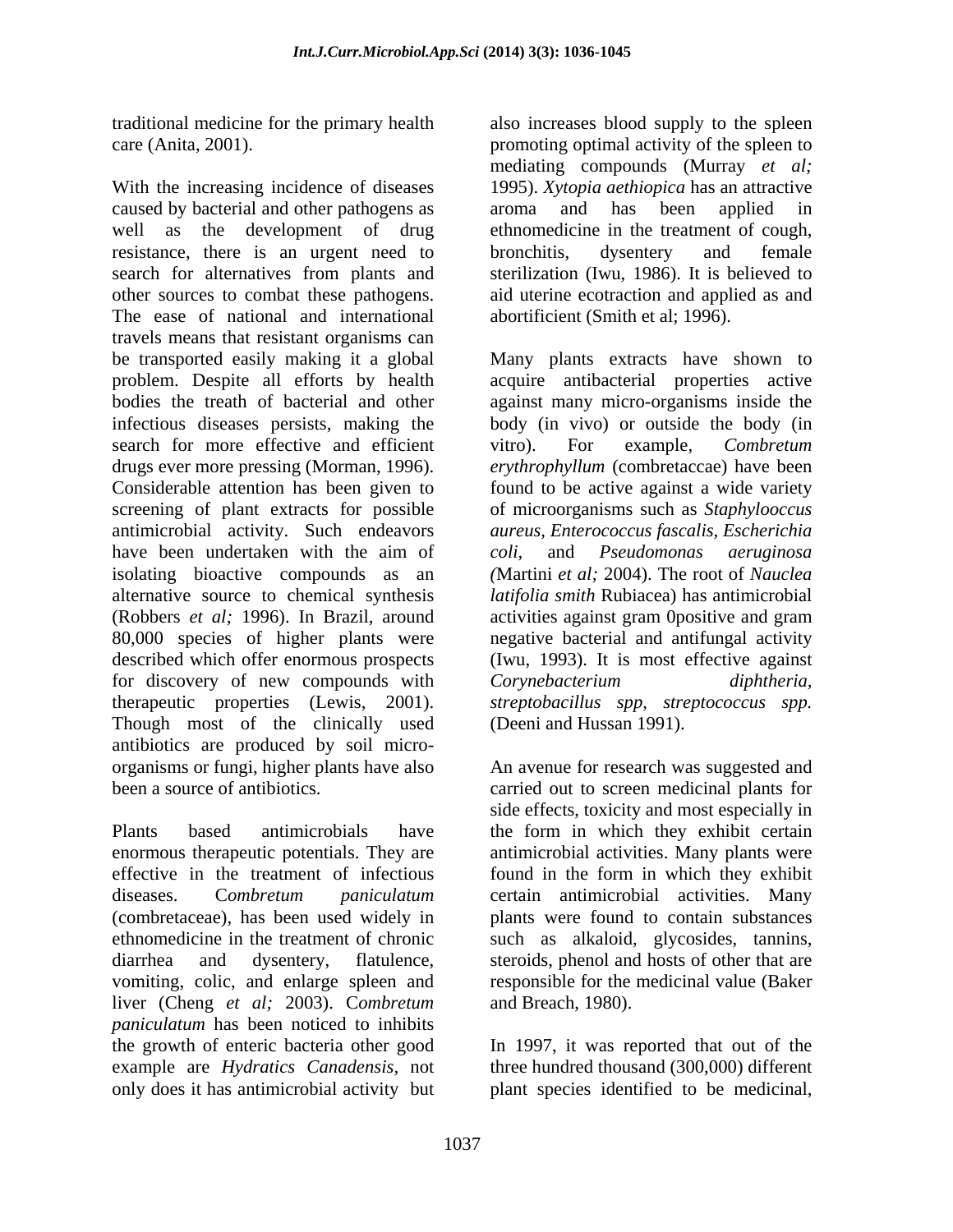only about five thousand (5,000) have been studied so far for their possible

This therefore, necessitate for continuous weighing balance (OHAUS) and the search for new antimicrobial agents weighed sample were soaked in a clean especially from the root, stem and leaves 250ml conical flask containing 150ml of of plants since the synthetic drugs have acetone the mixture were vigorously retarded in many respects. Research on plants with antimicrobial activities should mixture were filtered using Whatman indeed be a continuous one so as to reveal Number1 filter paper into a clean beaker, all hidden aspects of traditional medicine (Hammer *et al;* 1990). This work therefore, examines the antimicrobial when the acetone solvent was evaporated activities of *Combretum paniculatum* on at it's boiling temperature the standard some human pathogens such as extract s obtained were weighed and *Escherichia coli, Staphyloccus aureus* and stored in the refrigerator at 4 *Cadida albicans.* The main aim of this study was determine the antimicrobial activity of *Combretum paniculatum.* And to determine the best solvent used for extraction. Also the determination of Twenty (20.0g) of the grounded plant organisms that is most sensitive to the material was weighed using and electronic plant extract. weighing balance (OHAUS) and the

## **Collection and identification of plants**

The leaves of *Combretum paniculatum* identified the plant taxonomically. The plant was then dried at room temperature for two weeks. **Aqueous (cold) extract preparation Aqueous** (cold) extract preparation

It was then grinded into powder using Twenty 20.0g of the grounded plant disinfected hand manual grinder at material was weighed using an electronic biological science laboratory before weighing balance (OHAUS) and the transporting it to microbiology laboratory weighed sample were soaked in 140ml of for extraction and analysis. water. The mixture were vigorously stirred

### **Acetone preparation**

medicinal usefulness. Twenty (20.0g) of the grounded plant material was weighed using and electronic stirred with a stirrer and left for 72 hrs the the filtrate was transferred into the sample holder of the rotary vacuum evaporator  ${}^{0}C$  until require for use.

### **Ethanol extract preparation**

**Materials and Methods** 250ml conical flasks containing 150mls of weighed sample were soaked in a clean ethanol.

**materials** The mixture were vigorously stirred with a material was collected from Olokoro in Umuahia paper into a clean beaker, the filtrate were South Governmen area of Abia state in transferred into the sample holder of the eastern part of Nigeria. A herbarian in the rotary vacuum evaporator when the department of forestry and environmental ethanol solvent was evaporated out at management in Michael Okpara university boiling temperature the standard extract of Agriculture, Umudike, Mr. IBE KALU obtain were weighed and stored in the stirrer and left for 71 hours, the mixture were filtered using Whatman number filter refrigerator at  $4^{\circ}$ C until required for use

. A construction of the construction of the construction of the construction of the construction of the construction of the construction of the construction of the construction of the construction of the construction of th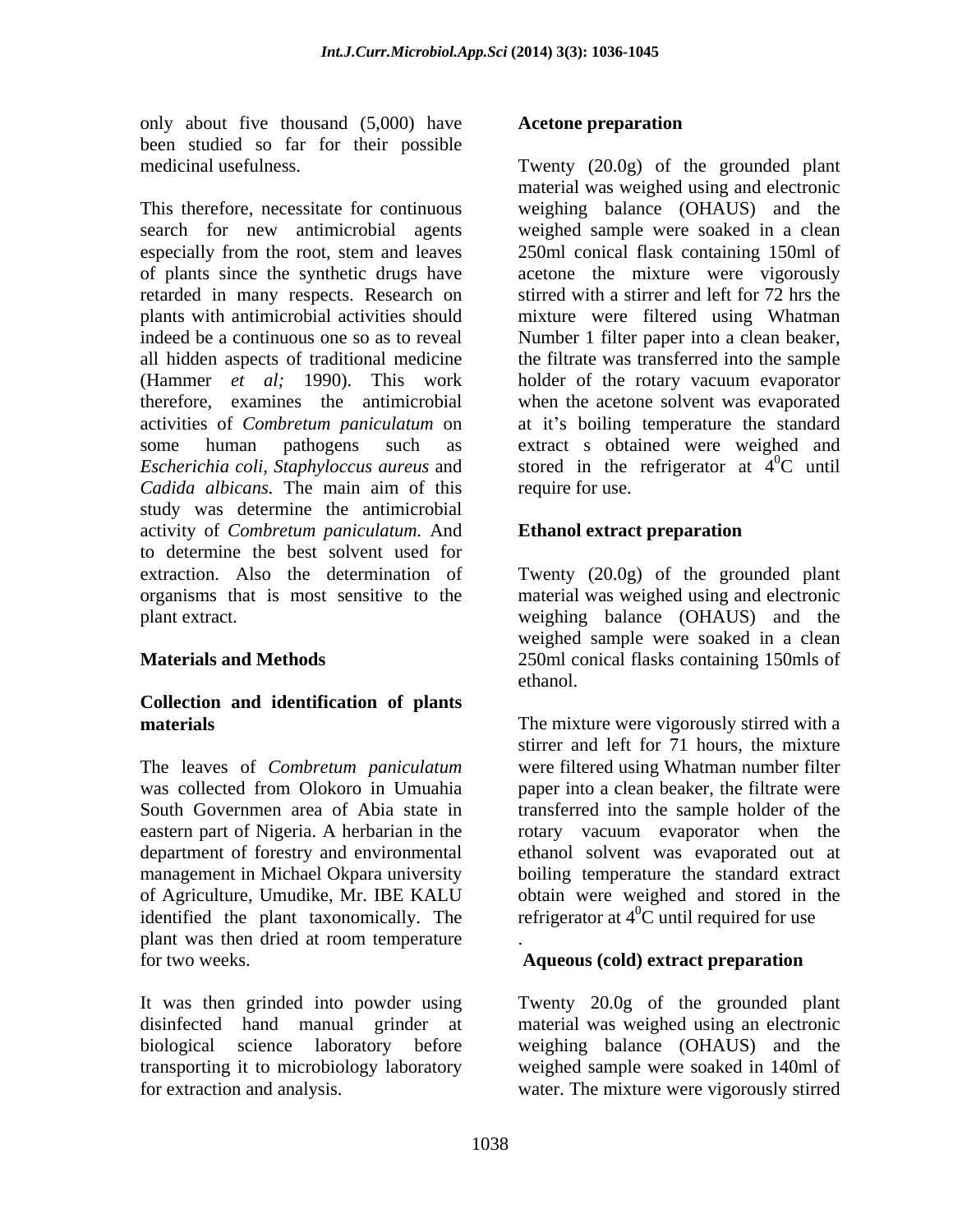with a stirrer and left for 71 hours the washed with detergent and rinsed with mixture was then filtered using Whatman water, they were drain dried, and the glass number 1filter paper, into a clean beaker, the filtrate were transferred into the into the autoclave for sterilization at  $12^{\circ}$ C sample holder of rotary vacuum for 5minutes (Cheesbrough, 2000). evaporator when the cold water (Aqueous solution) was evaporated out at it's boiling temperature the standard extract obtain were weighed and stored in the Clinical strains of micro-organisms used refrigerator at  $4^{\circ}$ C until required for use. are *Escherichia coli Staphylococcus* The filtrate had the following colr after

Acetone extract was dark brown. extract were recovered and weighed. Slants. Acetone extracts 1.6g. Ethanol extracts 1.7g. **Preparations of plant extract** Aqueous extract 2.7g. concentration

The media used were Mueller Hinton dimethylsulphoxide (DMSO) respectively. Agar, Nutrient Agar and Sabouroud Each dilution gave a concentration of Dextrose Agar; the required amount was 100g/ml. measured and prepared according to manufacturer's instruction and poured into **Disc diffusion assay** a conical flask Stoppard with no-absorbent cotton-wool and wrapped with aluminum<br>fool, sterilized by autoclaving at  $121^0C$  for

wares were foiled and carefully packaged  ${}^{0}C$ for 5minutes (Cheesbrough, 2000).

### **Bacterial species confirmation**

 ${}^{0}C$  until required for use. are *Escherichia coli Staphylococcus* filtration. from the microbiology laboratory of Ethanol extract was brown. subcultured on nutrient agar (Baker and Aqueous extract was dark green. Pallister, 1998). All the micro-organisms After evaporation with the extractor, the were maintained at  $4^{\circ}$ C on their respective are *Escherichia coli Staphylococcus aurerus and candida albicans* were obtain Federal Medical Centre (FMC) Umuahia , Abia state. *Escherichia coli* was  ${}^{0}C$  on their respective slants.

## **concentration**

**Methods of laboratory analysis** The aqueous, ethanol and acetone extracts **Preparation of media** each extract and was dissolved in 2mls of were reconstituted by weighing 0.2g of distilled water and 50% 100g/ml.

## **Disc diffusion assay**

fool, sterilized by autoclaving at 121<sup>0</sup>C for barker and Pallister (1998) was adopted by 15 minutes. the determination of the antimicrobial **Test for purity and sterilization of** number 1 filter paper was used. The filter **materials. example 1 paper** was cut into circular disc using a The dried extract was exposed to disc was treated by boiling for 30 minutes ultraviolet rays for 24hours and checked so as to denature and destroy completely for sterility by streaking on a freshly the entire chemical used in its preservation prepared sterile nutrient agar which was and also to prevent the inactivation of the incubated for 24 hours at  $37^{\circ}$ C (Baker and extract imbedded into the disc. After it Palllister 1998). The materials used were was boiled, the disc was transferred into a sterilized. All the materials used were glass Petri dish and kept in the oven untilThe disc diffusion method as reported by activity of plant extracts. Whatman perforator giving a diameter of 6mm. The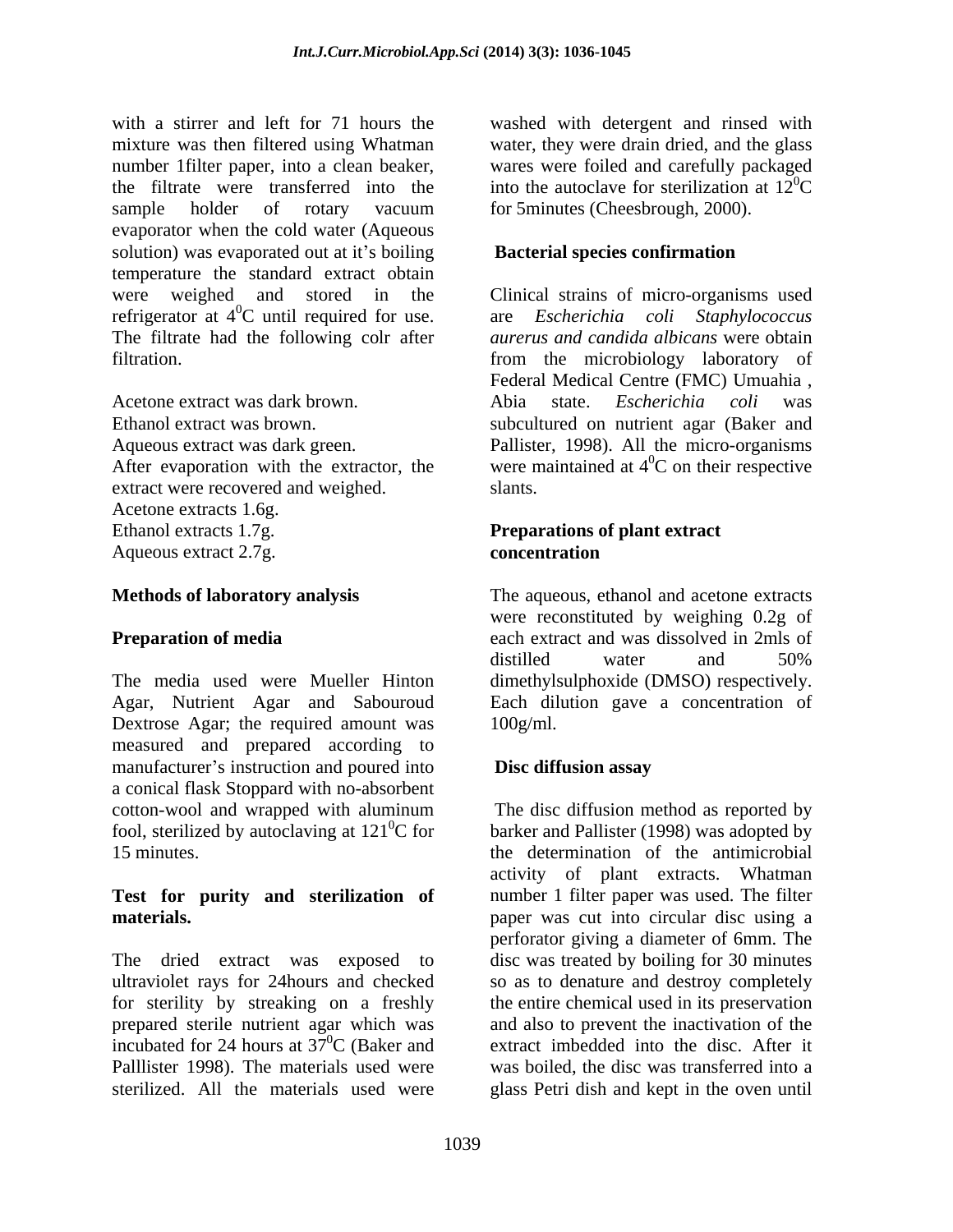## **Media preparation and antimicrobial**

Mueller Hinton Agar was prepared by the disc in 50% ethanol. Aqueous (cold) weighing 38 grams of the powered agar into 1000mls of distilled water in a clean conical flask. It was covered with a foil. **Determination** of the minimum mixed properly until it became a mixture and was autoclaved at  $121^0C$  for  ${}^{0}C$  for 15minutes. The medium was cooled at The Minimum Inhibitory Concentration  $47^{\circ}$ C and 20mls of the molten medium (MIC) is the concentration giving the least was poured into a sterile glass Petri dish inhibitory activity and below which there and allowed to solidify the sterility of the medium was tested by incubation for eight (8) hours looking out for contaminants giving the lowest possible zone of (Baker *et al;* 1975). A sterile wire loop was used to pick a colony of the test organisms and placed into 2mls of peptone The Minimum Inhibitory Concentration water. A sterile swab was dipped into the (MIC) of the extracts were determined by test tube containing the organism and it incorporating constant volume (0.2ml) of was used to seed the organisms on the each the dilution of the extract into the solidified Mueler Hinton Agar in an inoculating chamber already set agar medium as described in the aseptically. The prepared disc was antimicrobial susceptibility test section. carefully transferred into the inoculated 0.2g of the extract was dissolved in culture plates using sterile forceps the placed disc included 100mg/ml Acetone 8ml, 16ml and 32ml) to obtain 100mg/ml, extract, ethanol extract, aqueous extract, 50mg/ml, 25mg/ml 6.5mg/ml respectively. and gentamycin 2mg/ml. The plates were 0.2ml of the respective obtained dilution incubated for 24 hours at  $37^0$ C. (100mg/ml to 6. 25mg/ml were

# **and dimethyl sulphoxide (DMSO)**

Gentamycin was used as the positive **Results and Discussion** control in order to compare the diameter of zone of inhibition or clearance from the **Preparation of the plant extract** extracts and already standardized antibiotic (Gentamycin) and it was carried out aseptically (Oyagede *et al;* 1993). This

it became dry. After drying it was stored in is to ensure the prescription of either a sterile bottle and autoclaved for antibiotics or plant herbs for antimicrobial 15minutes at 121<sup>0</sup>C and 115 atmospheric activities. Gentanycin (280mg/ml) bottle temperatures it was stored in the with solution 80mg/2ml was used by refrigerator for use. diluting 1ml of gentamycin in 19mls of **activity**  2mglml. Dimethlsulphoxide (DMSO) was distilled water that is 1.20 dilution  $(1ml +$ 19mls) giving a final concentration of used as a negative control in pregnating extract and gentamycin.

### **Determination of the minimum inhibitory concentration**

(MIC) is the concentration giving the least is no further inhibition. It is therefore .It is therefore regarded as the concentration inhibition.

**Control experiment using gentamycin** seeded appropriate agar. After 16-18 hours punch hole on a pre-seeded appropriate various ml of peptone water (2ml, 4ml, (100mg/ml to 6. 25mg/ml were incorporated into the punch hole on a pre of incubation the results were taken.

## **Results and Discussion**

### **Preparation of the plant extract**

The sample was dried for 7 days, after which it was grinded to get 152g as shown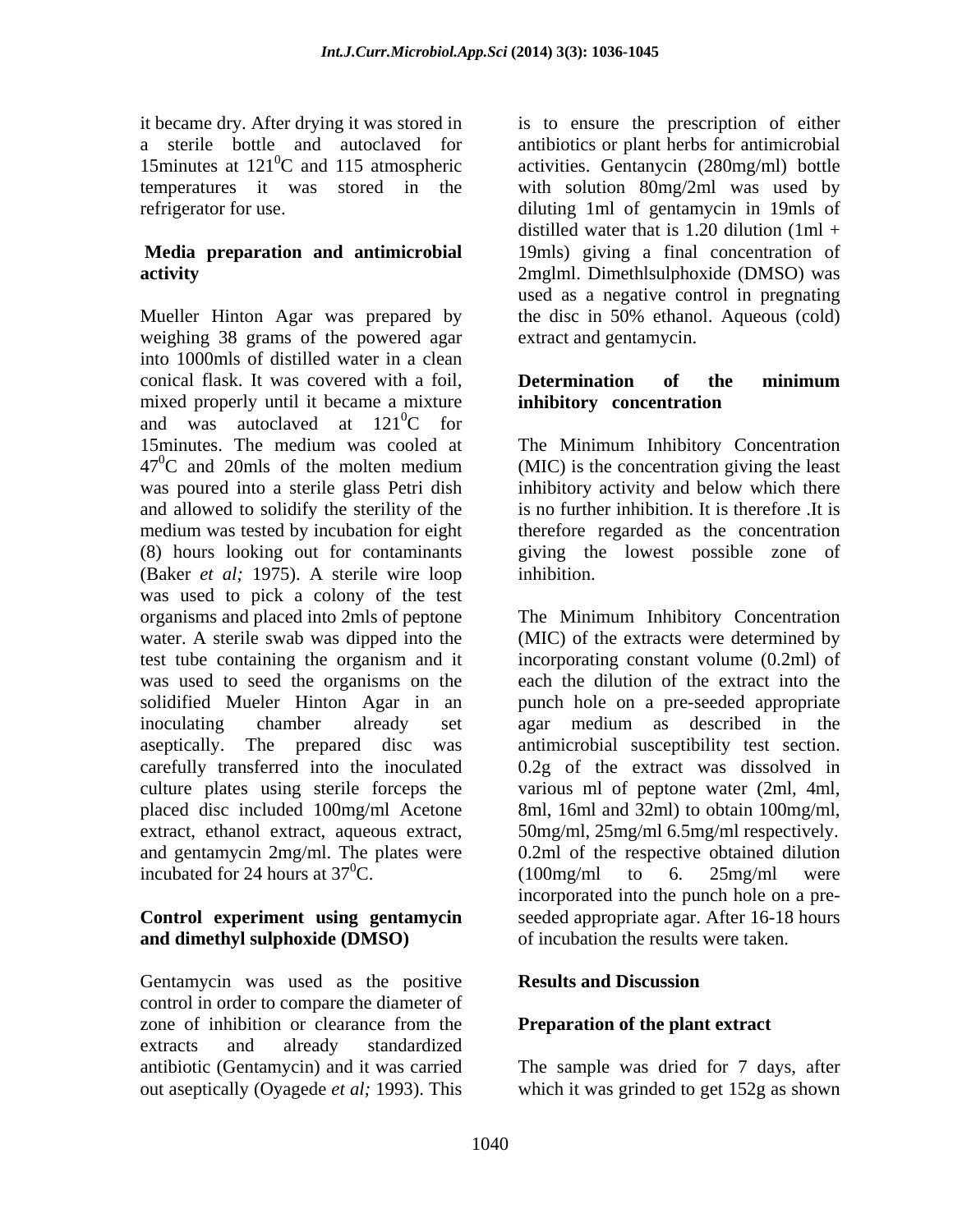in figure 1a and 1c. The colour of the sample was green and smooth in texture.  $\frac{100 \text{ mg}}{100 \text{ mg}}$ 

Twenty grams (20.0g) of the grounded Dimethysulphoxide (DMSO) negative plant material were weighed and soaked into 150ml of each of the solvent respectively (Acetone, Ethanol and **Determination of the minimum** Aqueous (cold) solvent in a separate conical flask with rubber corks and left for 72 hours. They were filtered off with The Minimum Inhibitory Concentration sterile filter paper (Whatman number 1 filter paper) into a clean conical flasks and which is the concentration giving the least the filtrate was obtained weighed 1.6g. the inhibitory activity and below which there standard ethanol extracts obtained is no further inhibition. The *Combretum*  weighed 1.7g and standard cold water *panicaulatum* Minimum Inhibitory extract obtained weighed 2.7g. Concentration (MIC) of acetone on

## **Determination of antimicrobial activity**

The antimicrobial activity of *Combretum panicaulatum* extract was assayed in-vitro *paniculatum* Minimum Inhibitory by agar disc diffusion against three organism and fungal. (*Staphylococcus aureus, Escherichia coli* and *Candida*  1,2 and 3. The contract of the contract of the stage of the stage of the stage of the stage of the stage of the stage of the stage of the stage of the stage of the stage of the stage of the stage of the stage of the stage

The microbial, growth inhibition of Acetone, Ethanol and Aqueous (cold) extracts of the screened plant was According to Carr, (1998) it has been summarized in Table 3 and 4. All the reported by several investigators that extract of *Combbretum paniculatum* had flowering plants contain antimicrobial conspicuous zone of inhibition on substances. The result of the present study *Esherichia coli, Staphylocccusaruerus* agrees with the reports of these with little zone of inhibition of *Candida albicans.,* With the acetone extract having the highest zone of inhibition 9.0, 7.0 and 4.0 in diameter respectively and the aqueous (cold) extract having the lowest growth of both gram positive and gram zone of inhibition 6.0, 4.0 and 3.0 as negatives organisms and also had little shown in table 4. inhibition on fungi. This is presumed to be

On the contrary, 3mg/ml of gentamycin (positive control shows wide zone of inhibirion on all the test organisms which is comparable to the 100mg/ml concentration of plant extracts. Dimethysulphoxide (DMSO) negative control shows no zone inhibition.

### **Determination of the minimum inhibitory concentration (MIC)**

**of** *Combretum paniculatum* 25, respectively as shown in table 5. The pathogenic micro-organisms. A Gram on *Esherichia coli, staphylococcus aureus* positive organism, Gram negative and *Candida albicans* 12.5, 25 and 50 as *albicans)* respectively as shown in plate Concentration (MIC) of cold water extract (MIC) result of the plant leaves extract *panicaulatum* Minimum Inhibitory *Echerichia coli, Staphylococcus aureus* and *Candida albicans* was 12.5, 12.5 and test result of ethanol extract of *Combretum* of ethanol extract of *Combretum paniculatum* Minimum Inhibitory Concentration (MIC) of cold water extract shown in table 6. And the *Combretum paniculatum* Minimum Inhibitory on *Escherichia coli, Staphylococcus aureus* and *Candida albicans* was 25, 25 and 50 respectively as shown in table 7.

investigators.

The result shows that the crude extract of *Combretum paniculatum* inhibited the due to the active compound present in the leave of this plant.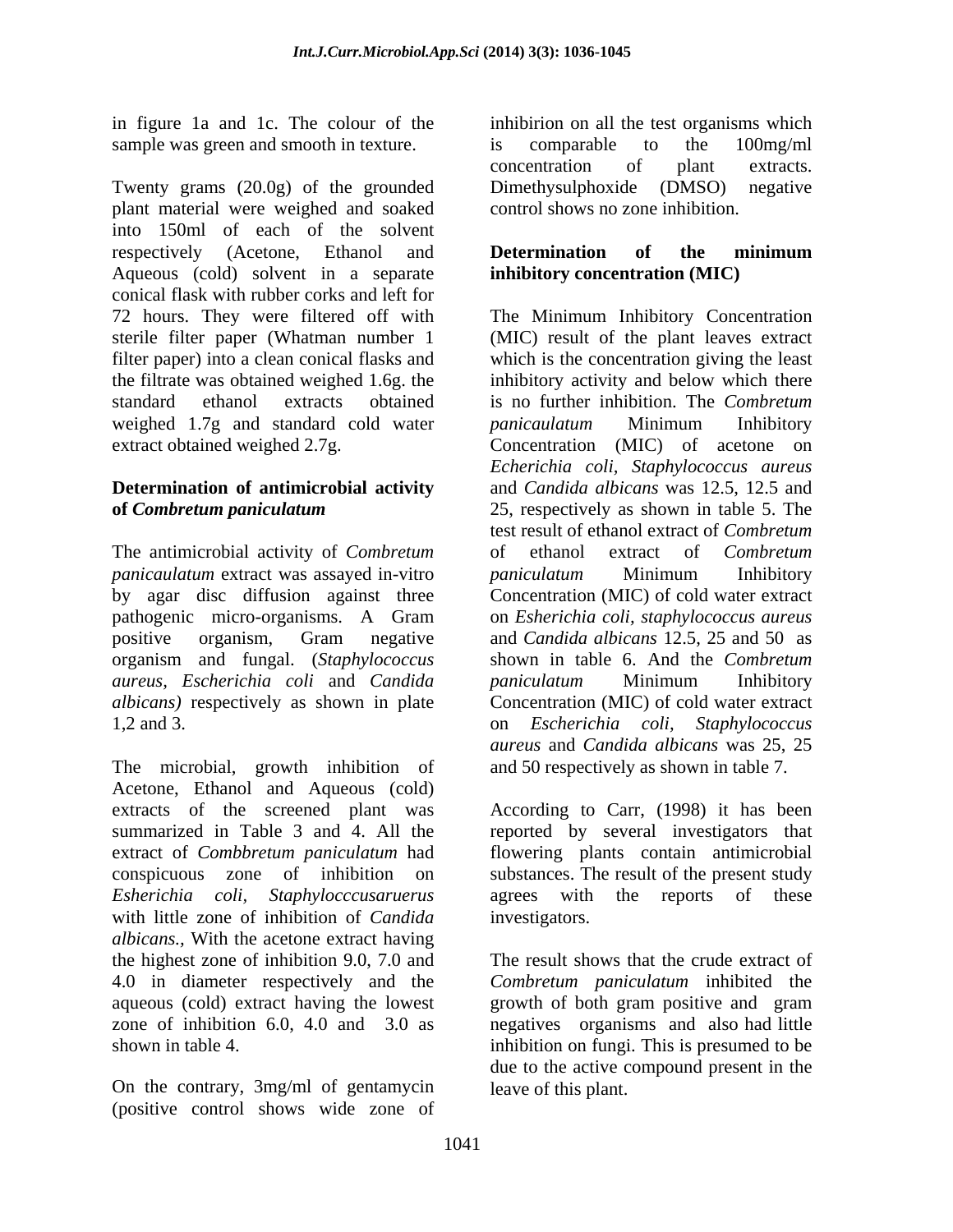### **Table.2** Percentage yield of the crud extract of *Combretum paniculatum*

### **Table.3** Antimicrobial activity of *Combretum paniculatum*

| <b>Bacterial species</b> | Acetone | <b>Ethanol</b> | Aqueous |
|--------------------------|---------|----------------|---------|
| Escherichia coli         |         |                |         |
| Staphylococcus aureus    |         |                |         |
| Candida albicans         |         |                |         |

Key:  $+$  Inhibition ( $>3.00$ mm).

**Table.4** Diameter of zones of inhibition of various extract as well as control in millimeter of *combretm panicaualatum*

| <b>Bacterial species</b>            | Acetone       | Ethanol            | Aqueous       | Gent                       | <b>DMSO</b> |
|-------------------------------------|---------------|--------------------|---------------|----------------------------|-------------|
|                                     | Extrac.       | $\mathsf{Extract}$ | Extrac        |                            |             |
| Escherichia coli                    | $\sim$ $\sim$ | 6.0                |               | 13.0                       | $0.00\,$    |
| <i><b>Staphylococcus aureus</b></i> |               | 50                 |               | $1 \cap \Omega$<br>44.U    | $0.00\,$    |
| Candida albicans                    |               | 4.0                | $\sim$ $\sim$ | $\Omega$ $\Omega$<br>, . J | $0.00\,$    |

Key: Gent = Gentanycin ; DMSO= Dimethylsulphoxide.

### **Table.5** Minimum inhibitory concentrations (MIC) of Combretum paniculatum extract *on bacteria isolates*

|                  | Concentration in mgl |  |  |     |  |                          |  |
|------------------|----------------------|--|--|-----|--|--------------------------|--|
| Bacteria species | 100                  |  |  | 125 |  | MIC                      |  |
| Escheruchu coli  |                      |  |  |     |  | 125<br>14.J              |  |
| Staphylococcus   |                      |  |  |     |  | $\sim$ $\sim$            |  |
| Candida albicus  |                      |  |  |     |  | $\mathbb{R}^n$<br>$\cup$ |  |

 $Key: += Inhibition — = No inhibition$ 

### **Table 6** Minimum inhibitory Concentrati9on (MIC) of Combretum Paniculatum of ethanol extract on bacterial isolates

|                       | (Concentration in mg1m1) |  |  |                          |      |      |
|-----------------------|--------------------------|--|--|--------------------------|------|------|
| Bacterial species     | 100<br>1 UV              |  |  | 125<br>$1 \angle . \cup$ | 6.25 | MIC  |
| Escherichi coli       |                          |  |  |                          |      | 125  |
| Staphylococcus aureus |                          |  |  |                          |      |      |
| Candida albicans      |                          |  |  |                          |      | 50 V |

 $Key:+=Inhibition; = No inhibition$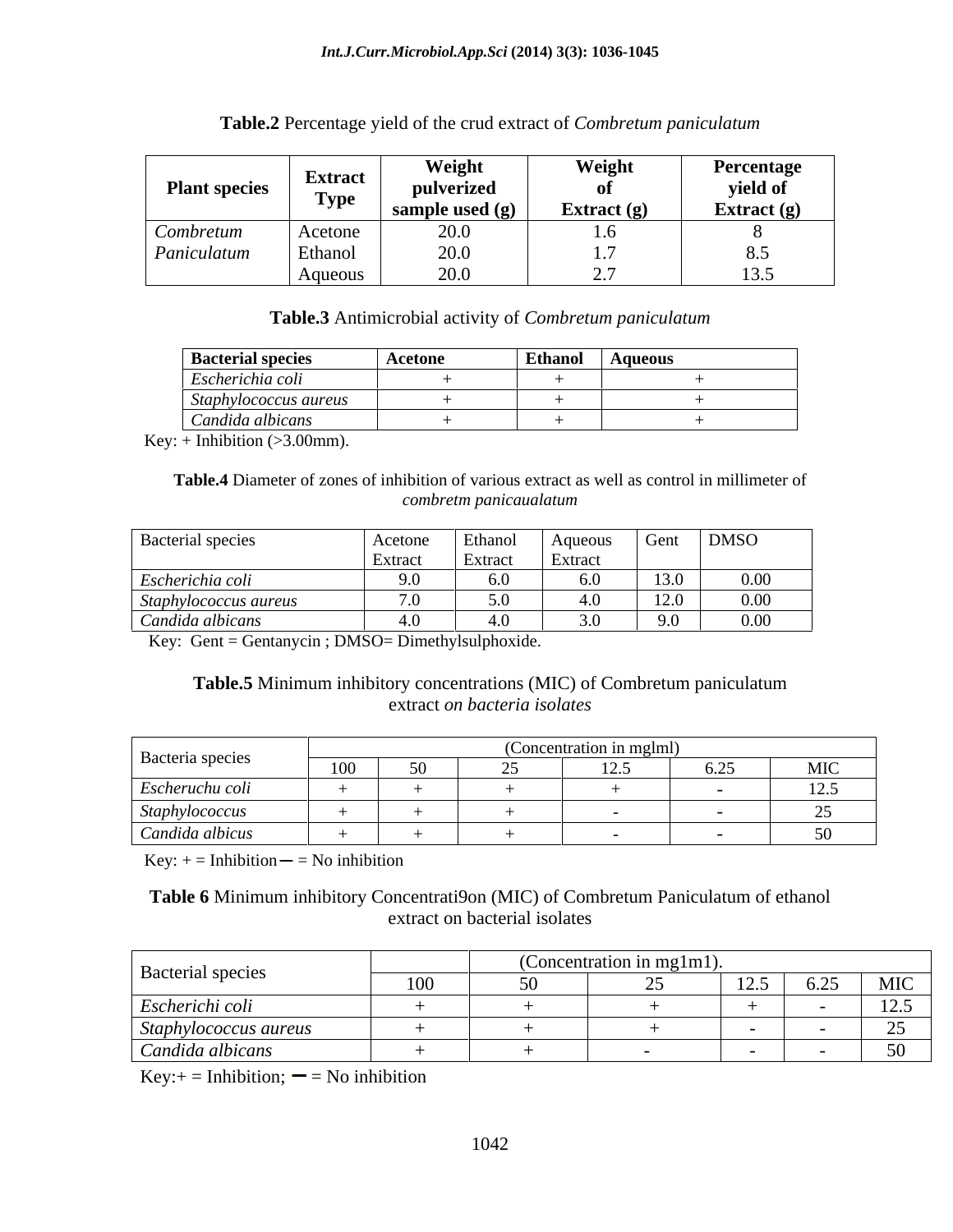|                          |     | (Concentration in mg1m1). |                                                 |                          |                     |
|--------------------------|-----|---------------------------|-------------------------------------------------|--------------------------|---------------------|
| <b>Bacterial species</b> | 100 |                           | 125<br>$\mathbf{1} \mathbf{2} \cdot \mathbf{3}$ | 6.25<br>0.4J             | MIC                 |
| Escherichi coli          |     |                           |                                                 | <b>Communication</b>     |                     |
| Staphylococcus aureus    |     |                           | <b>Contract</b>                                 | <b>Contract Contract</b> |                     |
| Candida albicans         |     | <b>Comment</b>            |                                                 | <b>Commercial</b>        | 50<br>$\sim$ $\sim$ |

**Table.7** Minimum Inhibitory Concentration (MIC) of Concentration paniculatum of aqueous (cold) extract on bacterial isolates

Key:  $+$  = Inhibition;  $-$  = No inhibition

The crude extract of Combretum drugs of plant origin which are less toxic paniculatum showed conspicuous degree and available for low socio economic of antibacterial activity. All bacteria agents were susceptible to the crude extract of *Combretum paniculatum*. However, *Escherichia* coli were observed to be most susceptible organism. This conforms to the result of (Cheng et al, extracts of *Combretum paniculatum* leave 2003). The acetone, ethanol and aqueous possess appreciable antimicrobial activity (cold) extract of *Combretum paniculatum* against *Escherichia coli, Staphylococcus* were least effective against *Candidas aureus* and low activity o n *Candida albicans* (fungi) than a bacteria strain but this result was not surprising since the Staphylococcus *aureus* a gram positive leave of this plant is used traditionally in organism has been found in very large the treatment of chronic diarrhea, number in wound infection and in food dysentery and vomiting Carr, (998). The poisoning (Gorinsten et al, 2003). Also a result obtained with the crude extract of few stains of Escherichia coli may be *Combretum Paniculatumcontnues* the associated with an acute gastroenteritis numerous searches for more effective (Calixto, 2000). In most cases the liquour (aqueous or ethanol) of the leaf of *Combretum Paniculatum* is used in cooking or drunk as remedy for dysentery and chronic diarrhea (Oyagede et al,

positive) and then Candida albican (Fungi). Alade *et al*., (1993) and Hammer et al., (1999) reported that plant extract shows stronger retardation effects on the fungi test strains than on gram negative of *Combretum paniculatum* opens bacterial. This therefore, indicates higher perspectives to find more effective drugs

and available for low socio economic population in the treatment of disease caused by pathogenic organism.

The result presented above shows that the Acetone, Ethanol and Aqueous (cold) *albican*. One of the test organisms used Staphylococcus *aureus* a gram positive

1993). extract is purified further. The result from The plant extract were more susceptible to inhibitory properties of *Combretum*  Escherichia coli (Gram Negative) *paniculatum* on the test organisms, the followed by *Staphylococcus aureus* (Gram Minimum inhibitory concentration MIC of antibacterial activities of the extract on gram negative and gram positive organisms. The Minimum Inhibitory Concentration MIC of the active substance in the extract might be reducing if the this research has high lighted the each extract of the plant and revealed the best solvent for extraction.

> The result obtained with the crude extracts of *Combretum paniculatum* opens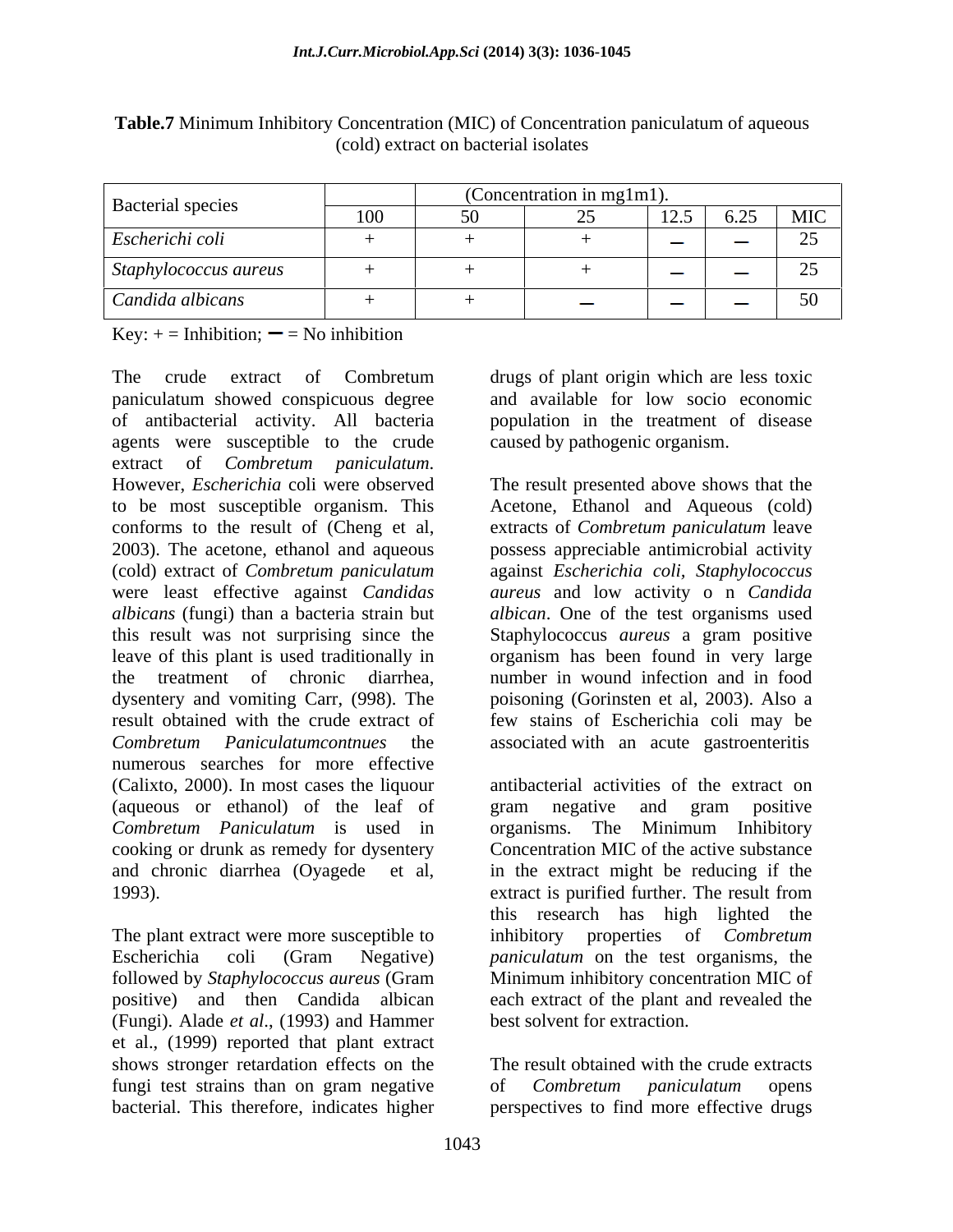of vegetal origin, which is less toxic and available for low social economic population in the treatment of infections diseases caused by pathogenic microbes. Baker, F.J., Silverton R.E., Kilsshaw J.C. In this study *Combretum paniculatum* produce narrow inhibitory effects on *Escherichia coli Staphylococcus aureus* and with little on Candida albican invitro. *paniculatum* crude extract possessed quality control marketing and antimicrobial property. The ability of the crude extract to inhibit the three pathogen (*Escherichia coli Staphylococcus aureua and Candida albican*). Justifies the use of this plant by traditional practioners in Carr, E.N. 91998. Medical plants and Nigeria in curing diseases arising from the effect of these human pathogens. Further research on the antimicrobial activity of 212. plant extract of *Combretum panniculatum* should be carried out on other pathogenic laboratory manual for Tropical organisms using stem and root of this plant and other forms of extraction should be used and also the best solvent to be used  $241 - 270$ . can be conducted further to know the best Cheng, J.T., Torrie, J.H., Steel, C.D 2003. form of use of this plant extract of *Combretum paniculatum.* phytochemical qualities of extracts of

- Antimicrobial activity of crude leaf extracts of Acalypha Wilkensiana
- Anita, S. 20010. Invitro propagation And Arn and Stercutalia foetida linn. 6:985.
- Baker, F.J and Breach, M.R. 1980, Antibiotic susceptibility testing. In
- 

medical laboratory, Technology. Seventh edition. Butter worth Heinous main, oxford, Data. Pp.  $241 - 448$ .

- 1985. Introduction to medical laboratory Technology sixth edition, British library of congress cataloging in publication Data. Pp  $242 - 250$ .
- The study also revealed that *Combretum*  Calixto, J.B. 2000. Efficacy, safety, quality control marketing and regulatory guideline for herbal medicines phytoctherapeutic agents. Brazil Journal of medical biological research  $33:179 - 189$ .
	- Traditional medicines in Africa. Journals of phytochemistry. Pp 206 212.
	- Cheesbrough, M. 2000. Medical laboratory manual for Tropical countries volume II microbiology. Linacre House Jordan Hill oxford pp.<br>241 – 270.
- **References** Ethnopharcacology. 2141 46. Antimicrobial activities and orange peels. Journal of
- Alade, P.I and Irobi, O.N, 1993. for Antimicrobial Activity and for Deeni, Y. and Hussan H. 1991. Screening of Nauclea, Latifolia, *Journal Ethonopharmology* 35: 91-96.
	- journal. Ethanopharcacol. 39, 171 Hammer, K.A., Carson, C.F., Riley T.V 174. 1999. Antimicrobial Activity of studies of Decalepsis hamiltonii wt. Journal of Applied Microbiology, 186 1999. Antimicrobial Activity of essential oils and other plants extracts. 6:985.
	- Ph.D thesis sri Kirshnadevaraya University, Anan Tapur, India. proceeding on the 5 th international Ancock, E.A. 2005. An Address symposium on medical plants. University of Ile-Ife Nigeria Pp 7.
	- medical microbiology Techniques. Iwu M. 1993. Handbook of African Butterorth and Co. London, ppp. 348 medicinal plants CRC. Press Boca 349. Raton, F, c. Pp. 11 – 15.
- Baker, F.J and Pallister, C.J. 1998. Baker Iwu, M.M 1986, Empirical investigation and the silvertno introduction to of Dietary plants used in IgboIwu, M.M 1986, Empirical investigation